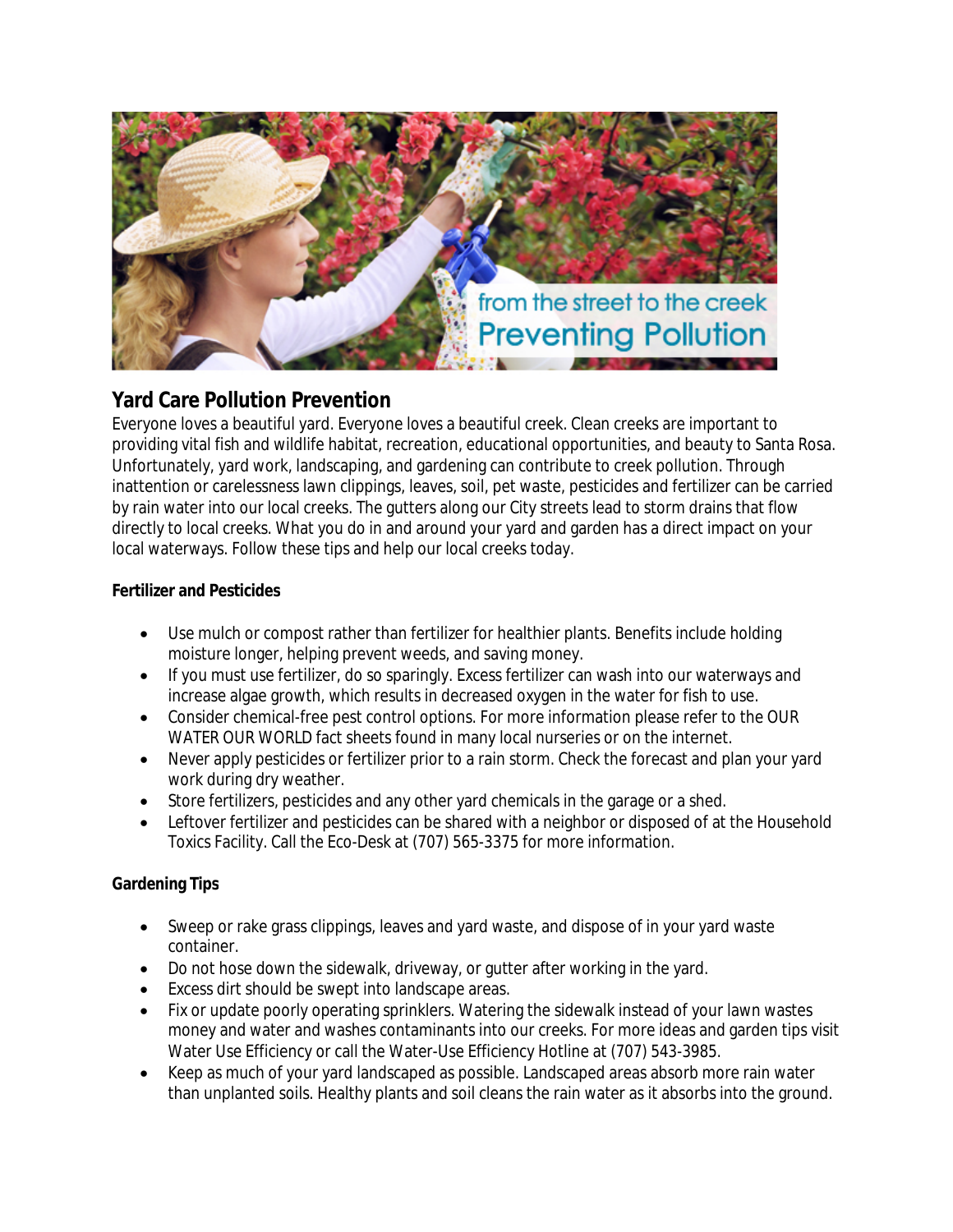• The chemicals used to create bright attractive bark mulch also leach toxins into the storm drain system. Limit the use of these products and locate them away from the street gutters and yard drains.

#### **Compost for Clean Water**

Composting yard waste is an environmentally sound way of reducing solid waste by recycling a useful resource. To prevent garden clippings and yard waste from flowing into the storm water system, place them in a yard waste container or create a compost pile in your yard. All yard waste collected curbside is taken to Sonoma Compost where the yard waste from the entire county is processed and re-sold to landscape contractors and homeowners as a mulch or soil amendment. Contact Sonoma Compost at (707) 664-9113 for more information.

Do not sweep piles of leaves into the gutter, debris piles swept into gutters will flow into local waterways. Whether you choose to put your yard waste in a yard waste container or compost at home, here are some Composting Basics:

#### **Do Compost**

- Grass and lawn clippings
- " Hay
- Fruit, vegetables, and grains
- " Leaves
- **Manure**
- Weeds
- Woodchips and sawdust
- " Straw

# Chemically treated wood products

**Do Not Compost**

- " Diseased plants
- Pet waste
- Meat, bones, and dairy food waste

# **Mulch as Weed Prevention**

Before you reach for the weed killer, consider covering the area to be weed free with a thick mulch, burlap or landscape cloth, paper sheeting, or cardboard. These options suppress weeds without chemicals and allow rain water to percolate into the ground. Avoid using plastic, it does not allow water to percolate into the ground and it can become a trash problem.

# **Your Pets and Clean Water**

Clean yards mean clean creeks; unless pet waste is disposed of properly, it enters our local creeks harming fish and other aquatic life. The bacteria found in pet waste is a health risk that can make people and wildlife sick. When it rains, these harmful bacteria are washed into the storm drains and ultimately local creeks. It is also important to pick-up after your pet in your neighborhood and parks. Make it a rule to never leave your home without a plastic bag for doggy duty. Pick up the waste with the bag, seal it and dispose of in a garbage can.

# **Contact Information**

• For more information on storm water and the City's storm drain system call the City of Santa Rosa's Utilities Department at (707) 543-4200, and ask for Storm Water.